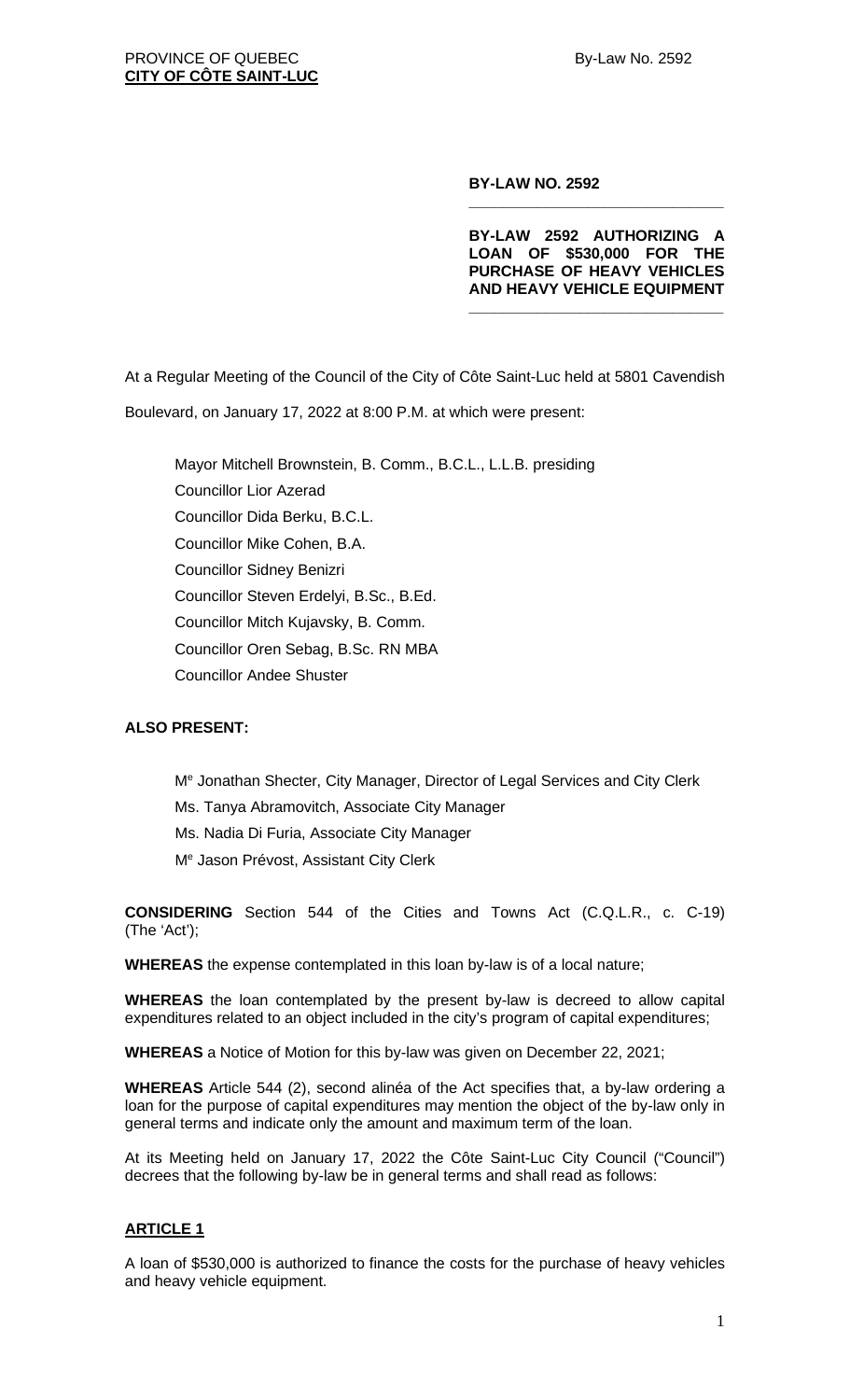# **ARTICLE 2**

Council is authorized to spend an amount of \$530,000 for the purpose of the present loan by-law.

# **ARTICLE 3**

The total term of this borrowing and its refinancing shall be fifteen (15) years.

### **ARTICLE 4**

To provide for the payment of the expenses incurred for interest and for the repayment in capital of the yearly instalments of the loan authorized by the present by-law, is hereby imposed and will be levied, annually, for the term of the borrowing, on all the taxable immovables situated in the territory of the City of Côte Saint-Luc, a special tax at a rate sufficient to ensure the full reimbursement of the total borrowing, distributed according to the property values of said immovables as inscribed on the property assessment roll in force each year. This tax will be levied in the manner and on the dates determined for the levying of the general real estate tax.

# **ARTICLE 5**

If the amount of an appropriation authorized by this by-law is greater than the actual amount spent with respect to this appropriation, Council is authorized to use the balance available to pay any other expense authorized by this present by-law for which the appropriation is insufficient.

### **ARTICLE 6**

Council appropriates to reduce the amount of the borrowing authorized by the present bylaw, any contribution or grant, which it may receive and which is intended for the payment of all or part of the expenses authorized by the present by-law.

Council shall equally appropriate to reduce the amount of the borrowing, any grant payable over several years. The term of repayment of the loan that corresponds to the amount of the grant shall automatically be adjusted to the term allotted to the disbursement of the grant.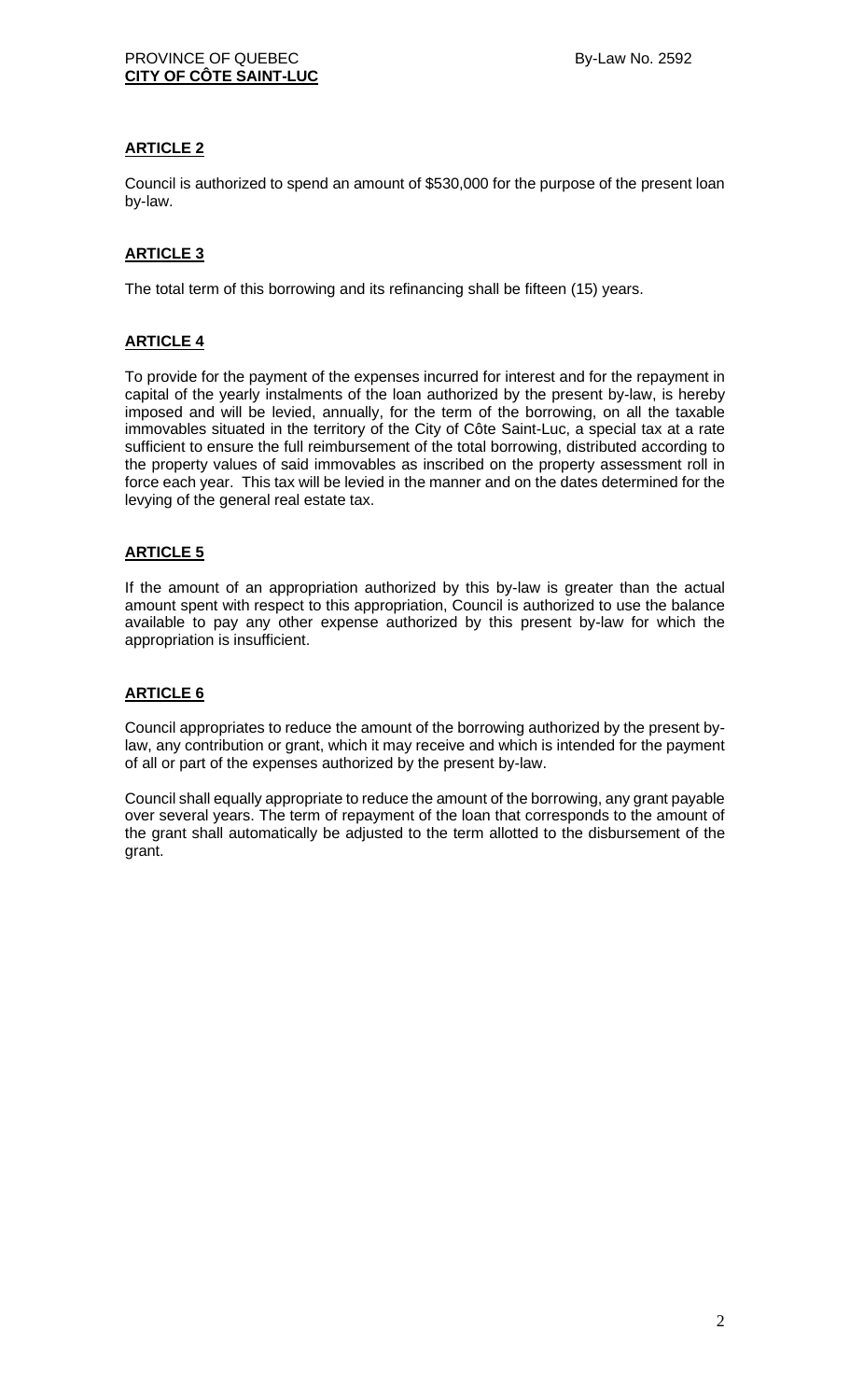# **ARTICLE 7**

The present By-Law comes into force in accordance with the law.

(s) Mitchell Brownstein

\_\_\_\_\_\_\_\_\_\_\_\_\_\_\_\_\_\_\_\_\_\_\_\_ MITCHELL BROWNSTEIN MAYOR

(s) Jason Prévost

\_\_\_\_\_\_\_\_\_\_\_\_\_\_\_\_\_\_\_\_\_\_\_\_ JASON PRÉVOST ASSISTANT CITY CLERK

**CERTIFIED TRUE COPY**

**\_\_\_\_\_\_\_\_\_\_\_\_\_\_\_\_\_\_\_\_\_\_ JASON PRÉVOST ASSISTANT GREFFIER**